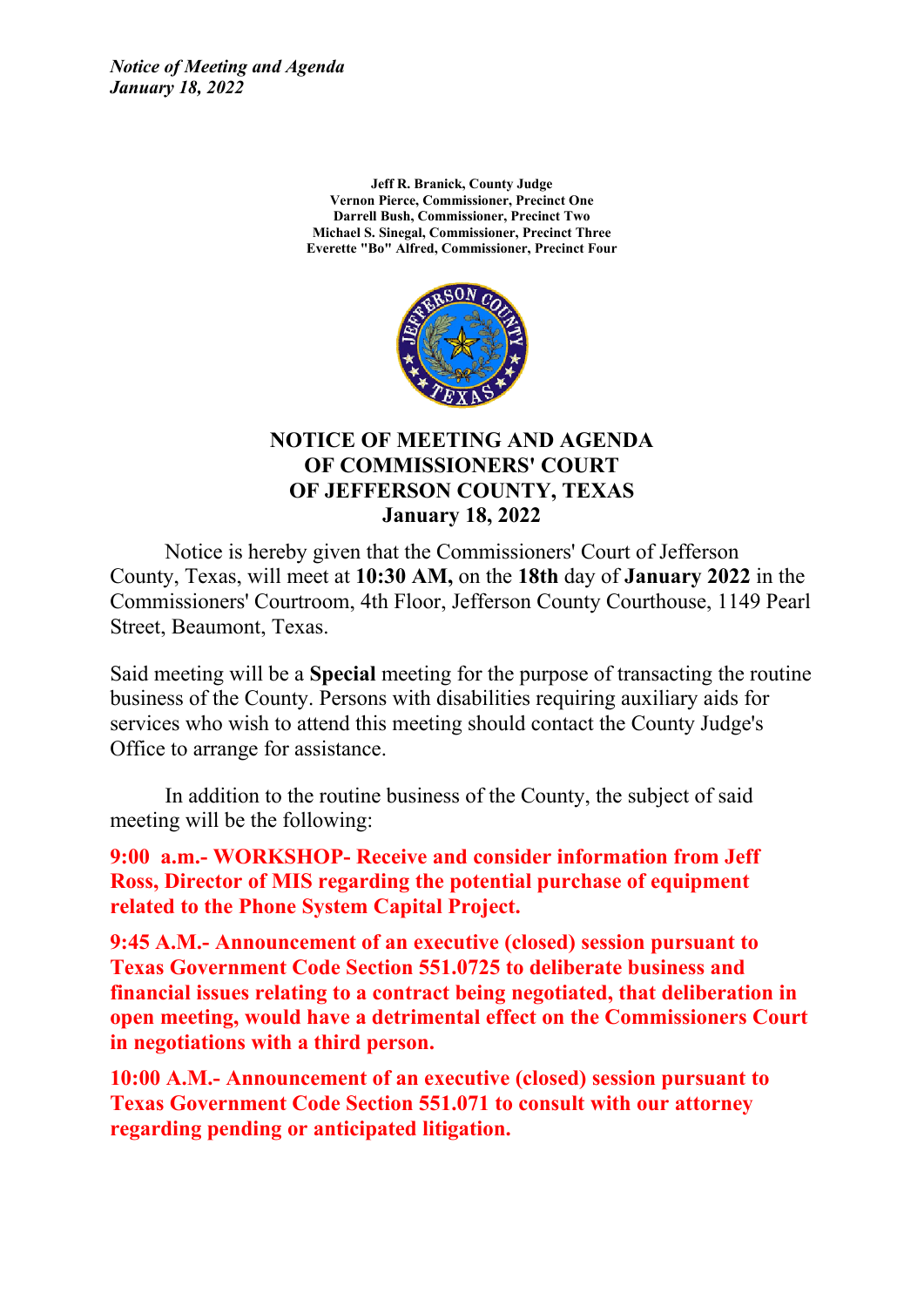**Jefferson County has taken steps to minimize the exposure of COVID-19 by implementing the following steps to allow the public to view the Commissioner's Court meeting. The following options are available:View live with audio from the County Webpage:**

**https://co.jefferson.tx.us/comm\_crt/commlink.htmListen to audio by calling 346-248-7799 Meeting ID: 917 160 6532# Participant ID: # The court will also have <sup>a</sup> question and answer session at the end of the meeting. If you would like to ask any questions of the Court, please be on the phone call. The Court will give <sup>a</sup> question and answer session at the end of the meeting as time allows. You will be called upon by your last 4 digits of your phone number. If you do not have any questions, you can pass. Please be mindful that the audio portion of this meeting will be of better quality from the website.**

**INVOCATION: Michael S. Sinegal, Commissioner, Precinct Three**

**PLEDGE OF ALLEGIANCE: Everette "Bo" Alfred, Commissioner, Precinct Four**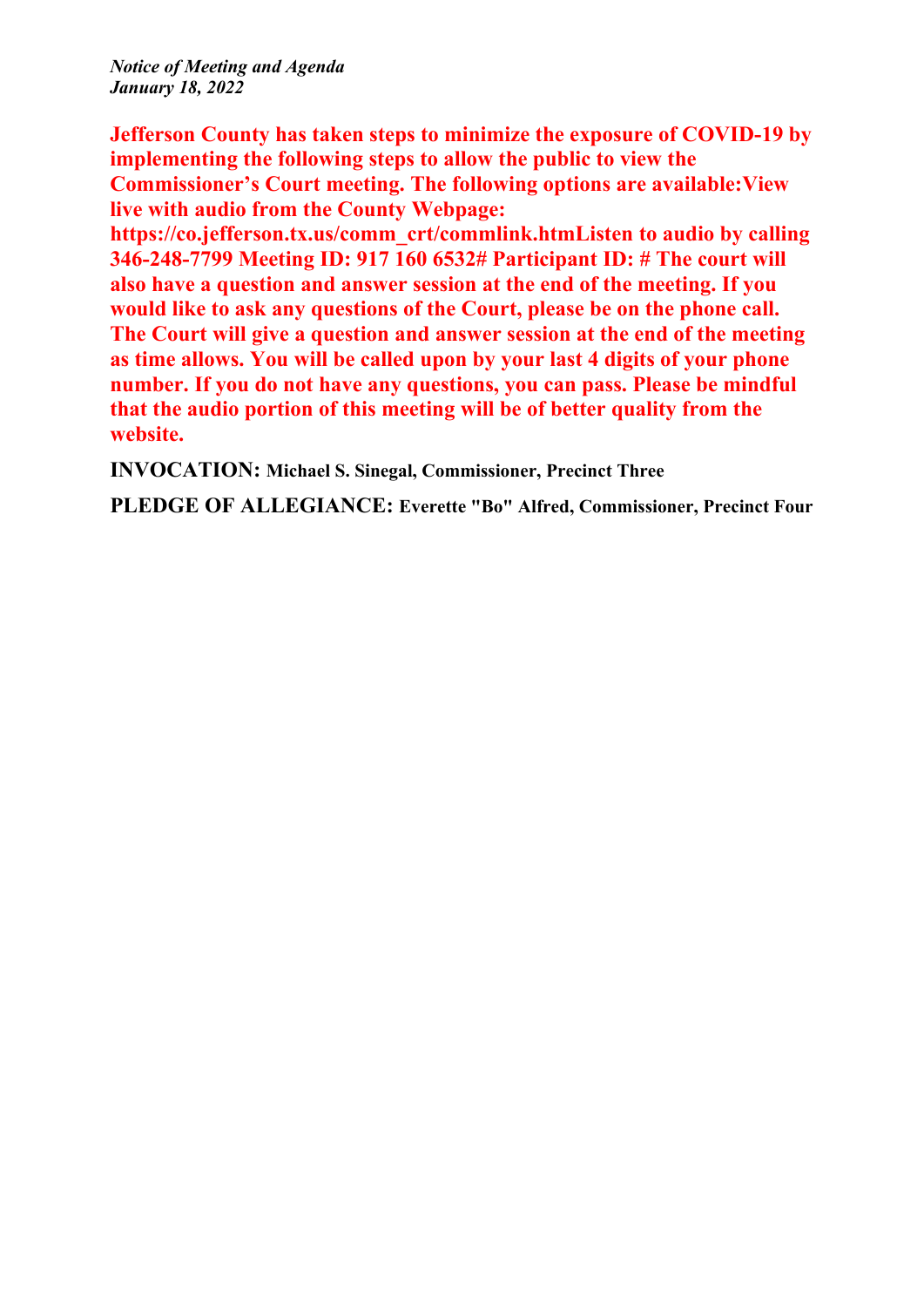## **PURCHASING:**

(a) Consider and approve award, and execute, receive and file <sup>a</sup> contract for Request for Statements of Qualification (RFQ 21-040/JW) Professional Engineering Services for Drainage Improvements at the Jack Brooks Regional Airport with Garver, LLC., for <sup>a</sup> total cost of \$735,250.00; as shown in Exhibit B of the contract document. This project is 100% funded by the Federal Aviation Administration (FAA) Airport Improvement Program (AIP Grant #37); pursuan<sup>t</sup> to Chapter 262, Texas Local Government Code, the County Purchasing Act and 2 CFR Sections 200.318 – 326.

Contract - [Garver-Engineering](http://co.jefferson.tx.us/agenda/agendas_pl/20220118_674/Attachments/Contract - Garver-Engineering for Drainage Improvements (JBRA) (RFQ 21-040 JW).pdf) for Drainage Improvements (JBRA) (RFQ 21-040 JW).pdf

- (b) Consider and approve, execute, receive and file Job Order Contract (JOC 22-003/DC) with Preferred Facilities Group-USA for the Renovation of the Jefferson County Central Counting Station in the amount of \$30,365.48; in accordance with Choice Partners JOC Texas Contract 20/017MR-17. Funding through available Capital Projects. [\(JOC22-003DC\)JC](http://co.jefferson.tx.us/agenda/agendas_pl/20220118_674/Attachments/(JOC22-003DC)JC Central Counting Station Renovation.pdf) Central Counting Station Renovation.pdf
- (c) Consider and approve transfer of property from Jefferson County Women's Center to other CSCD offices in accordance with TDCJ-CJAD policy on Disposal of Surplus Property.

Surplus Property (Asset Register) - Women's [Center.pdf](http://co.jefferson.tx.us/agenda/agendas_pl/20220118_674/Attachments/Surplus Property (Asset Register) - Women)

- (d) Consider and approve disposition of salvage property as authorized by Local Government Code §263.152 (3), for broken or obsolete items. Surplus Property (Asset Register) - Women's [Center.pdf](http://co.jefferson.tx.us/agenda/agendas_pl/20220118_674/Attachments/Surplus Property (Asset Register) - Women)
- (e) Consider and approve, execute, receive and file Job Order Contract (JOC 22-004/DC) with Preferred Facilities Group-USA for the Repair of the Roof Leak at the SGS Building in the amount of \$3,038.61; in accordance with Choice Partners JOC Texas Contract 20/017MR-17. (JOC 21-004DC) SGS Roof Leak [Repairs.pdf](http://co.jefferson.tx.us/agenda/agendas_pl/20220118_674/Attachments/(JOC 21-004DC) SGS Roof Leak Repairs.pdf)
- (f) Consider and approve, execute, receive and file Job Order Contract (JOC 22-005/DC) with Preferred Facilities Group-USA for the Repair of the Warehouse Roof Leak at the SGS Building in the amount of \$4,181.04; in accordance with Choice Partners JOC Texas Contract 20/017MR-17. (JOC 22-005DC) Warehouse Roof Repairs [Proposal.pdf](http://co.jefferson.tx.us/agenda/agendas_pl/20220118_674/Attachments/(JOC 22-005DC) Warehouse Roof Repairs Proposal.pdf)
- (g) Consider and approve, execute, receive and file A Professional Service Agreement (PROF 22-06/DC) with The LaBiche Architectural Group, Inc. for Front Entry Door Repairs for the Historical Courthouse in an amount not to exceed \$3000.00, plus reimbursable expenses.

[\(PROF-006DC\)](http://co.jefferson.tx.us/agenda/agendas_pl/20220118_674/Attachments/(PROF-006DC) Frront Entry Door Repair to the Histroical Courthouse.pdf) Frront Entry Door Repair to the Histroical Courthouse.pdf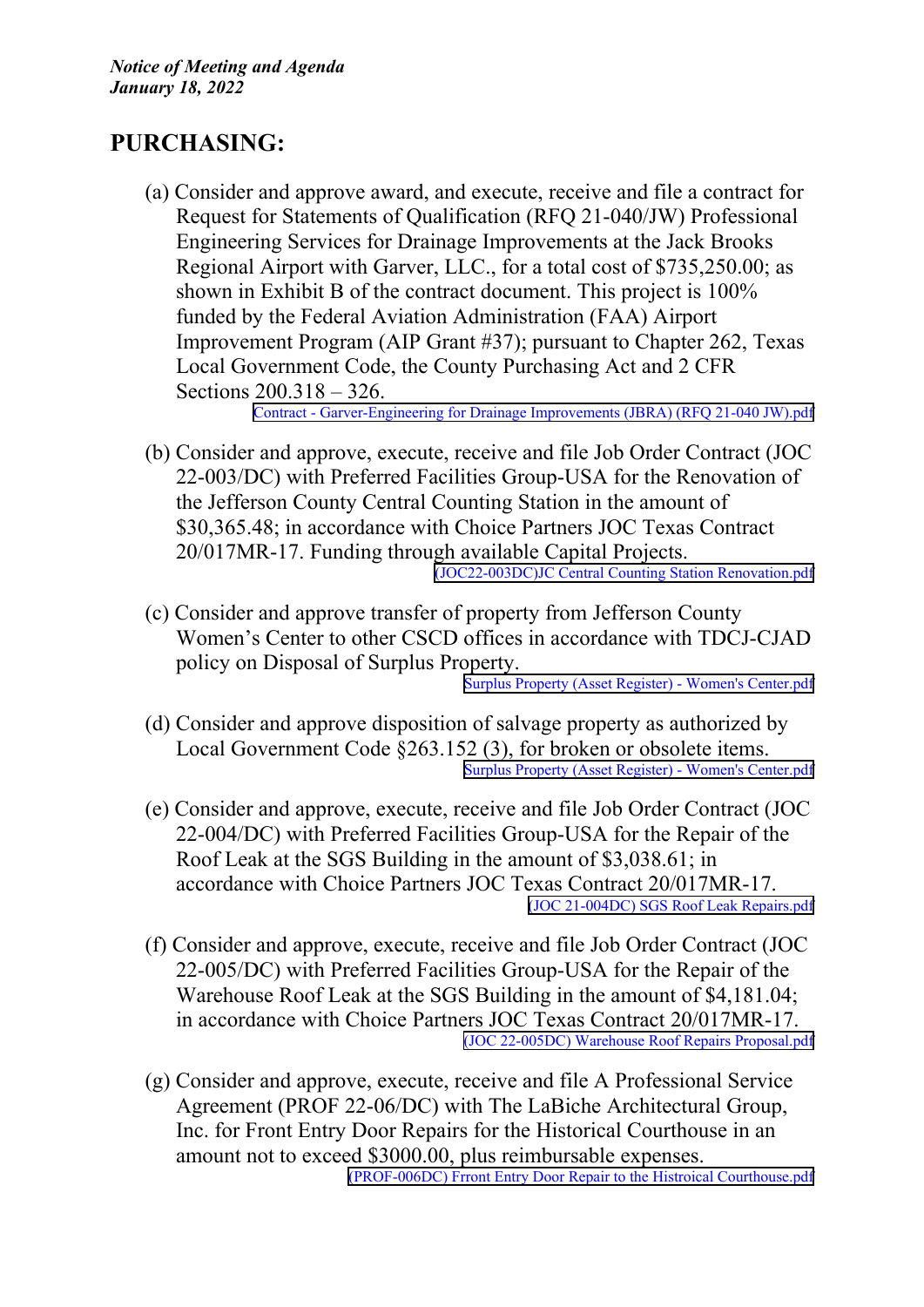(h) Consider and approve, and execute Change Order No. 3 for (IFB 21- 004/JW) Phase VI: First-Time Sanitary Sewer Improvements Project for Jefferson County (Community Development Block Grant) with Jet Aeration of Texas, LLC. for an increase of \$9,251.00 for the addition of electrical subpanels required for two of the proposed installations and one additional grinder station installation; bringing the total contract from \$136,034.25 up to \$145,285.25. This project is funded by <sup>a</sup> Texas Community Development Block Grant from The Texas Department of Agriculture. (TxCDBG Contract No. 7218240); pursuan<sup>t</sup> to Chapter 262, Texas Local Government Code, the County Purchasing Act and 2 CFR Sections 200.318 – 326.

Change Order No. 3 - Phase VI Sewer [Improvements-Jet](http://co.jefferson.tx.us/agenda/agendas_pl/20220118_674/Attachments/Change Order No. 3 - Phase VI Sewer Improvements-Jet Aeration (IFB.pdf) Aeration (IFB.pdf

(i) Consider and approve an agreemen<sup>t</sup> renewal for (Agreement 20-007/JW) with Thomson Reuters (Westlaw) for an online access subscription for Judge Milton Shuffield (Court Master). This single-user agreemen<sup>t</sup> is for <sup>a</sup> one-year term, at <sup>a</sup> monthly cost of \$57.00; in accordance with DIR Contract # DIR-LGL-CALIR-02 (Contract Option 1-A, Option Year 5); as shown on ATTACHMENT A.

[ATTACHMENT](http://co.jefferson.tx.us/agenda/agendas_pl/20220118_674/Attachments/ATTACHMENT A.pdf) A.pdf

- (j) Consider and approve transfer of <sup>a</sup> 2013 Ford F150 truck (VIN 1FTEW1CMXDKF27384) and <sup>a</sup> 2018 Ford 15-passenger van (VIN 1FBZX2ZM3JKA32603) from the Jefferson County Women's Center to the Taylor County SATF, 1133 South 27th Street, Abilene, TX, 79605. Memorandum - Transfer of 2013 Ford F150 Truck and 2018 Ford [15-Passenger](http://co.jefferson.tx.us/agenda/agendas_pl/20220118_674/Attachments/Memorandum - Transfer of 2013 Ford F150 Truck and 2018 Ford 15-Passenger Van.pdf) Van.pdf
- (k) Consider and approve transfer of <sup>a</sup> 2017 Ford E350 Transit Van (VIN 1FBZX2ZM8HKA67454) from the Jefferson County Women's Center to the 2nd 25th Judicial District ISF, 4024 FM 794, Gonzalez, TX, 78629.

[Memorandum](http://co.jefferson.tx.us/agenda/agendas_pl/20220118_674/Attachments/Memorandum - Transfer of 2017 Ford E350 Transit Van.pdf) - Transfer of 2017 Ford E350 Transit Van.pdf

## **COUNTY AUDITOR:**

(a) Consider and approve budget amendment - MIS - transition to Office 365 and new email format.

| 120-1025-415-6053   | <b>COMPUTER SOFTWARE</b>  | \$44,720.00 |             |
|---------------------|---------------------------|-------------|-------------|
| 120-9999-415-9999   | CONTINGENCY APPROPRIATION |             | \$44,720.00 |
| $ccMIS -011122.pdf$ |                           |             |             |

(b) Consider and approve budget amendment - Road & Bridge Pct. 3 replacement of truck.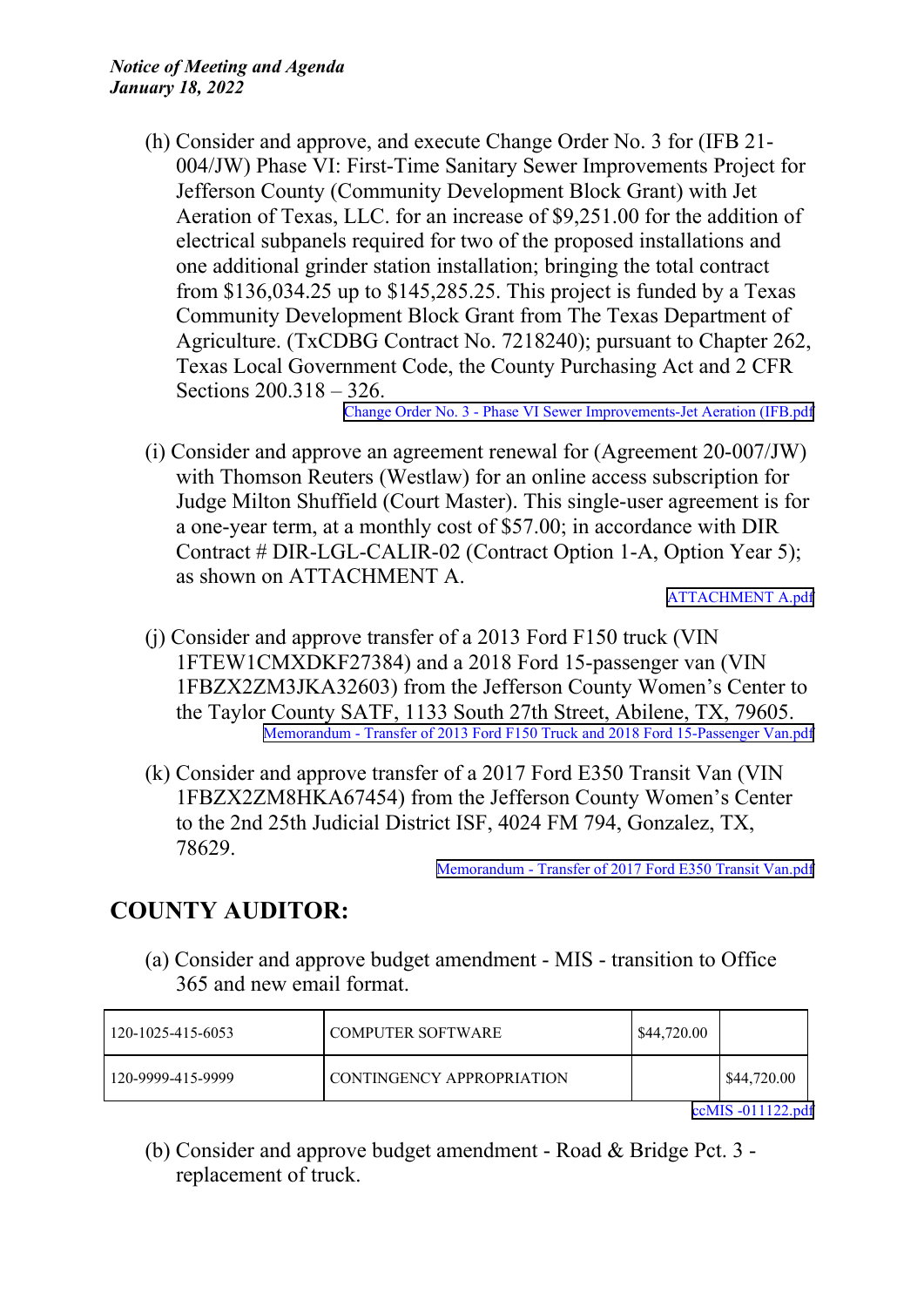| 113-0309-431-6042 | <b>TRUCKS &amp; TRAILERS</b> | \$80,365.00 |             |
|-------------------|------------------------------|-------------|-------------|
| 120-9999-415-9999 | CONTINGENCY APPROPRIATION    |             | \$80,365.00 |

[ccRoad&Bridge](http://co.jefferson.tx.us/agenda/agendas_pl/20220118_674/Attachments/ccRoad&Bridge Pct. 3 -011122.pdf) Pct. 3 -011122.pdf

- (c) Consider and approve electronic disbursement for \$624.82 to Texas Department of Criminal Justice for January insurance reimbursement.
- (d) Consider and approve budget amendment Jail transfer of one cell phone allowance.

| $120-3062-423-2007$ | CELLULAR PHONE ALLOWANCE | \$360.00 |          |
|---------------------|--------------------------|----------|----------|
| $120-3059-421-2007$ | CELLULAR PHONE ALLOWANCE |          | \$360.00 |

ccJail [-011822.pdf](http://co.jefferson.tx.us/agenda/agendas_pl/20220118_674/Attachments/ccJail -011822.pdf)

(e) Consider and approve budget transfer– Road & Bridge Pct.2 – additional cost for stripping.

| 112-0208-431-6036 | ROW CO. & ROADS  | \$203.00 |          |
|-------------------|------------------|----------|----------|
| 112-0209-431-6011 | l ROAD MACHINERY |          | \$203.00 |

[ccRoad&Bridge](http://co.jefferson.tx.us/agenda/agendas_pl/20220118_674/Attachments/ccRoad&Bridge Pct.2 -011822.pdf) Pct.2 -011822.pdf

(f) Consider and approve budget transfer – Road & Bridge Pct.4 – additional cost for repairs.

| 114-0405-431-4018 | ROAD MACHINERY       | \$10,000.00 |                           |
|-------------------|----------------------|-------------|---------------------------|
| 114-0402-431-3079 | <b>CRUSHED STONE</b> |             | $\frac{1}{2}$ \$10,000.00 |

[ccRoad&Bridge](http://co.jefferson.tx.us/agenda/agendas_pl/20220118_674/Attachments/ccRoad&Bridge Pct.4 -011822.pdf) Pct.4 -011822.pdf

(g) Consider and approve accepting gran<sup>t</sup> award modification 3 from High Intensity Drug Trafficking Area (HIDTA) program reducing award to \$8,100, award number G20HN0029A.

ccGrantAward (HIDTA) [-011822.pdf](http://co.jefferson.tx.us/agenda/agendas_pl/20220118_674/Attachments/ccGrantAward (HIDTA) -011822.pdf)

(h) Consider and approve settlement credits for inmate housing with the Cities of Groves, Port Neches and Nederland. Credits are based on final settlement with the City of Beaumont for inmate housing.

ccSettlement Credit [-011822.pdf](http://co.jefferson.tx.us/agenda/agendas_pl/20220118_674/Attachments/ccSettlement Credit -011822.pdf)

- (i) Consider and approve electronic disbursement for \$756,742.93 to LaSalle for revenue received from entities for inmate housing.
- (j) Regular County Bills check #491037 through check #491204.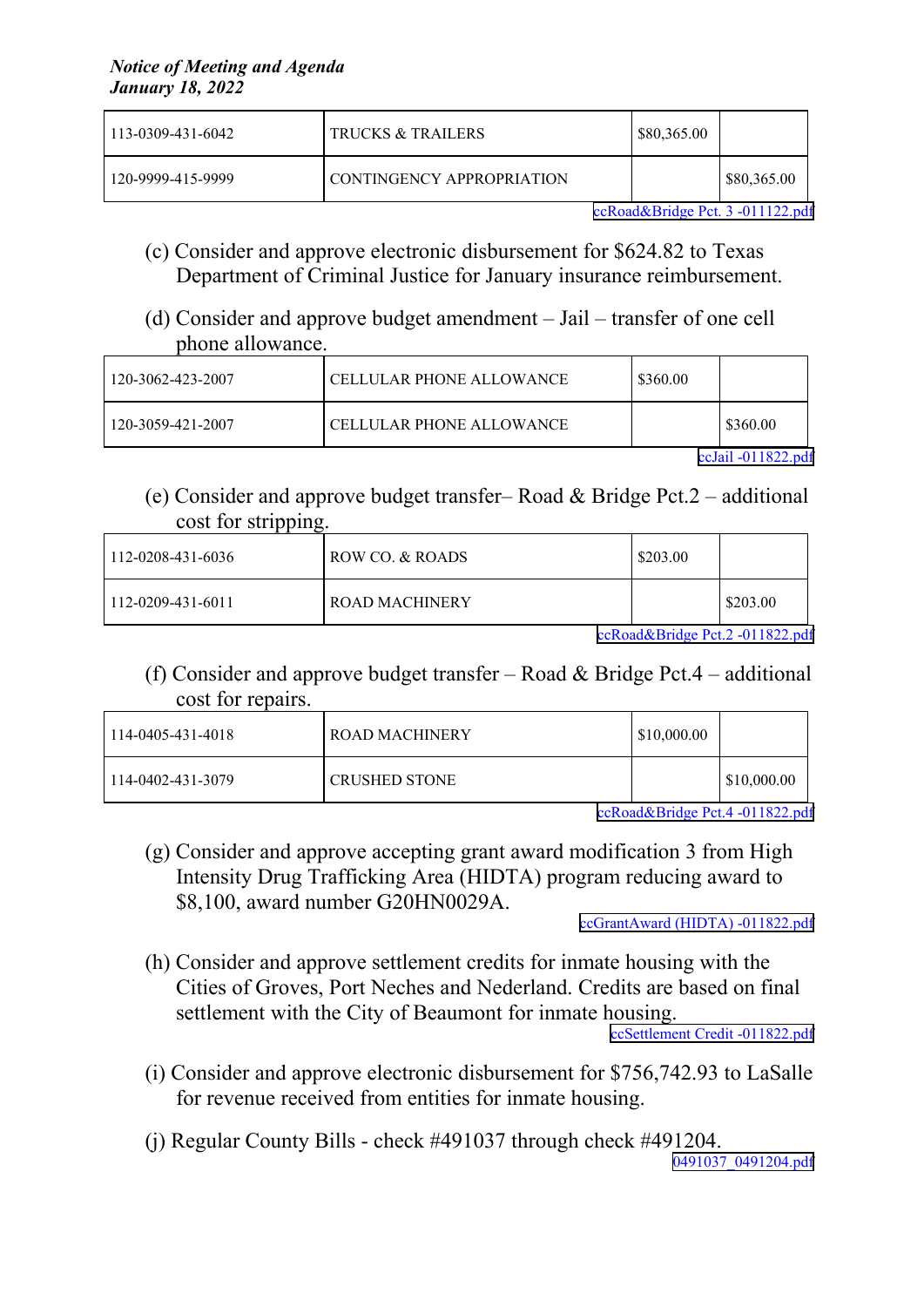(k) Regular County Bills – check #491205 through check #491465.

[0491205\\_0491465.pdf](http://co.jefferson.tx.us/agenda/agendas_pl/20220118_674/Attachments/0491205_0491465.pdf)

## **COUNTY COMMISSIONERS:**

- (a) Consider, possibly approve, authorize the County Judge to execute, receive and file Local Government Assistance Program-Beaumont District FY 2022 for materials supplied to the County by Texas Department of Transportation (TxDOT) for repairing and maintaining roads pursuan<sup>t</sup> to Transportation Code Sec. 201.706. LOCAL GOVERNMENT ASSISTANCE PROGRAM BMT DIST FY 2022 MATERIAL [REQUEST.pdf](http://co.jefferson.tx.us/agenda/agendas_pl/20220118_674/Attachments/LOCAL GOVERNMENT ASSISTANCE PROGRAM BMT DIST FY 2022 MATERIAL REQUEST.pdf)
- (b) Consider, possibly approve, authorize the County Judge to receive and file Environmental Assessment Determinations and Compliance Findings for HUD-assisted Projects, Identifier 20-065-121-C865 for the Ditch<sub>110</sub>-B project.

[ENVIRONMENTAL](http://co.jefferson.tx.us/agenda/agendas_pl/20220118_674/Attachments/ENVIRONMENTAL ASSESSMENT HUD ASSISTED PROJECT CFR PART 58.pdf) ASSESSMENT HUD ASSISTED PROJECT CFR PART 58.pdf

- (c) Receive and file executed Amended Tax Abatement Agreement between Jefferson County and Emerald Biofuels. RECEIVE AND FILE AMENDED TAX ABATEMENT AGREEMENT EMERALD [BIOFUELS.pdf](http://co.jefferson.tx.us/agenda/agendas_pl/20220118_674/Attachments/RECEIVE AND FILE AMENDED TAX ABATEMENT AGREEMENT EMERALD BIOFUELS.pdf)
- (d) Consider and possibly approve action regarding the contract for sale of Ford Park.
- (e) Consider and possibly approve <sup>a</sup> Proclamation for School Choice Week. [PROCLAMATION](http://co.jefferson.tx.us/agenda/agendas_pl/20220118_674/Attachments/PROCLAMATION FOR SCHOOL CHOICE WEEK(2).pdf) FOR SCHOOL CHOICE WEEK(2).pdf
- (f) Conduct <sup>a</sup> public hearing regarding the proposed Jefferson County Amended Uniform Tax Abatement Policy- 2022 pursuan<sup>t</sup> to Section 312.002 (c-1), Texas Tax Code.
- (g) Consider, possibly approve, receive and file Jefferson County Amended Uniform Tax Abatement Policy- 2022 pursuan<sup>t</sup> to Section 312.002 (c-1), Texas Tax Code.

JEFFERSON COUNTY AMENDED UNIFORM TAX [ABATEMENT](http://co.jefferson.tx.us/agenda/agendas_pl/20220118_674/Attachments/JEFFERSON COUNTY AMENDED UNIFORM TAX ABATEMENT POLICY 2022.pdf) POLICY 2022.pdf

(h) Consider and possibly approve <sup>a</sup> Resolution authorizing the gran<sup>t</sup> application number 1869017 with the Office of the Governor Criminal Justice Division for funding the Jefferson County Family Treatment Drug Court for FY 2022-2023. No matching funds are required. RESOLUTION FOR THE GRANT [APPLICATION](http://co.jefferson.tx.us/agenda/agendas_pl/20220118_674/Attachments/RESOLUTION FOR THE GRANT APPLICATION JEFFERSON COUNTY FAMILY TREATMENT DRUG  .pdf) JEFFERSON COUNTY FAMILY TREATMENT DRUG

[.pdf](http://co.jefferson.tx.us/agenda/agendas_pl/20220118_674/Attachments/RESOLUTION FOR THE GRANT APPLICATION JEFFERSON COUNTY FAMILY TREATMENT DRUG  .pdf)

(i) Consider and possibly approve <sup>a</sup> Resolution regarding the application for the gran<sup>t</sup> from Family Violence/Crimes Against Women Unit/Criminal District Attorney to the Office of the Governor, Criminal Justice Division for funding from September 1, 2022 through August 31, 2023.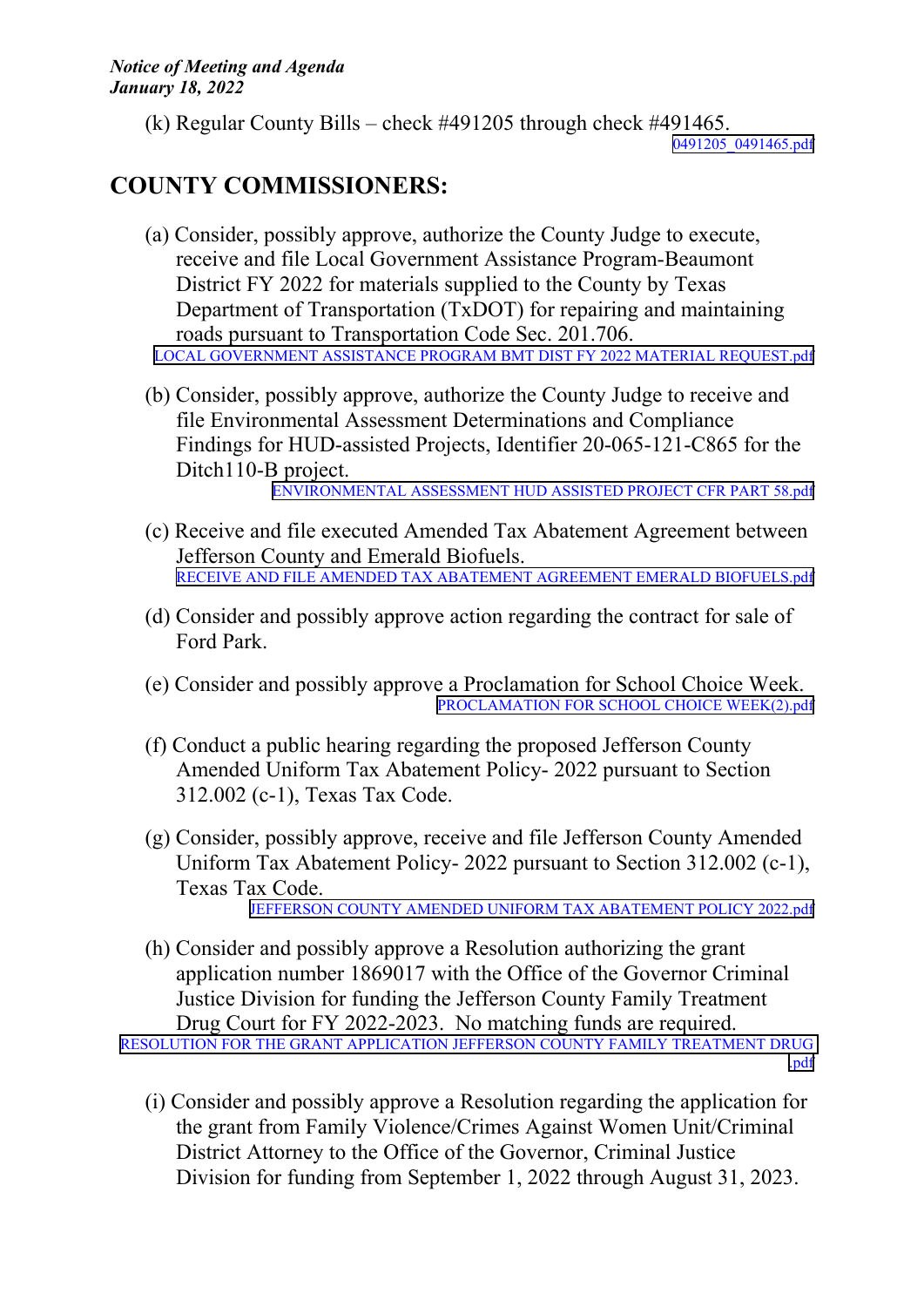(j) Receive and file executed Revised Interlocal Government between Jefferson County and the Sabine Pass Authority (SPPA) for dredging access for the Jefferson County Sheriff's Marine Division.

REVISED INTERLOCAL [GOVERNMENT](http://co.jefferson.tx.us/agenda/agendas_pl/20220118_674/Attachments/REVISED  INTERLOCAL GOVERNMENT BETWEEN JEFFERSON COUNTY AND THE SABINE PASS AUTHOR.pdf) BETWEEN JEFFERSON COUNTY AND THE SABINE PASS [AUTHOR.pdf](http://co.jefferson.tx.us/agenda/agendas_pl/20220118_674/Attachments/REVISED  INTERLOCAL GOVERNMENT BETWEEN JEFFERSON COUNTY AND THE SABINE PASS AUTHOR.pdf)

(k) Consider and possibly approve <sup>a</sup> Resolution regarding the application for the gran<sup>t</sup> from Family Violence/Crimes Against Women Unit/Criminal District Attorney to the Office of the Governor, Criminal Justice Division for funding from September 1, 2022 through August 31, 2023. Grant No 134665

[RESOLUTION](http://co.jefferson.tx.us/agenda/agendas_pl/20220118_674/Attachments/RESOLUTION FOR GRANT NO 134665 FAMILY VIOLENCE - CRIMES AGAINST WOMEN UNIT.pdf) FOR GRANT NO 134665 FAMILY VIOLENCE - CRIMES AGAINST WOMEN UNIT.pdf

#### **COUNTY TAX ASSESSOR-COLLECTOR:**

(a) Consider and approve property tax refund to CoreLogic in the amount of \$3,875.77 in accordance with Property Tax Code 31.11.

[Refund-CoreLogic](http://co.jefferson.tx.us/agenda/agendas_pl/20220118_674/Attachments/Refund-CoreLogic $3,875.77.pdf) \$3,875.77.pdf

(b) Consider and approve property tax refund to CoreLogic in the amount of \$4,185.83 in accordance with Property Tax Code 31.11.

[Refund-CoreLogic](http://co.jefferson.tx.us/agenda/agendas_pl/20220118_674/Attachments/Refund-CoreLogic $4,185.83.pdf) \$4,185.83.pdf

(c) Consider and approve property tax refund to CoreLogic in the amount of \$2,799.96 in accordance with Property Tax Code 31.11.

[Refund-CoreLogic](http://co.jefferson.tx.us/agenda/agendas_pl/20220118_674/Attachments/Refund-CoreLogic $2,799.96.pdf) \$2,799.96.pdf

#### **COUNTY TREASURER:**

(a) Review, consider, possibly approve, receive, and file the 2022 Jefferson County Investment Policy and Procedures

2022 Jefferson County Ivestment [Policy.pdf](http://co.jefferson.tx.us/agenda/agendas_pl/20220118_674/Attachments/2022 Jefferson County Ivestment Policy.pdf)

(b) Receive and File Investment Schedule for November, 2021, including the year to date total earnings on County funds.

November [2021.pdf](http://co.jefferson.tx.us/agenda/agendas_pl/20220118_674/Attachments/November 2021.pdf)

#### **ENGINEERING:**

(a) Consider and possibly approve <sup>a</sup> modification to the Jefferson County Flood Damage Prevention Order to set minimum elevation requirements for homes being elevated under County Hazard Mitigation Grant Projects. Modification includes the addition of section 5.2-5 Jefferson County Hazard Mitigation Assistance (HMA) Grant Projects. [MODIFICATION](http://co.jefferson.tx.us/agenda/agendas_pl/20220118_674/Attachments/MODIFICATION TO THE JEFFERSON COUNTY FLOOD DAMAGE PREVENTION ORDER.pdf) TO THE JEFFERSON COUNTY FLOOD DAMAGE PREVENTION ORDER.pdf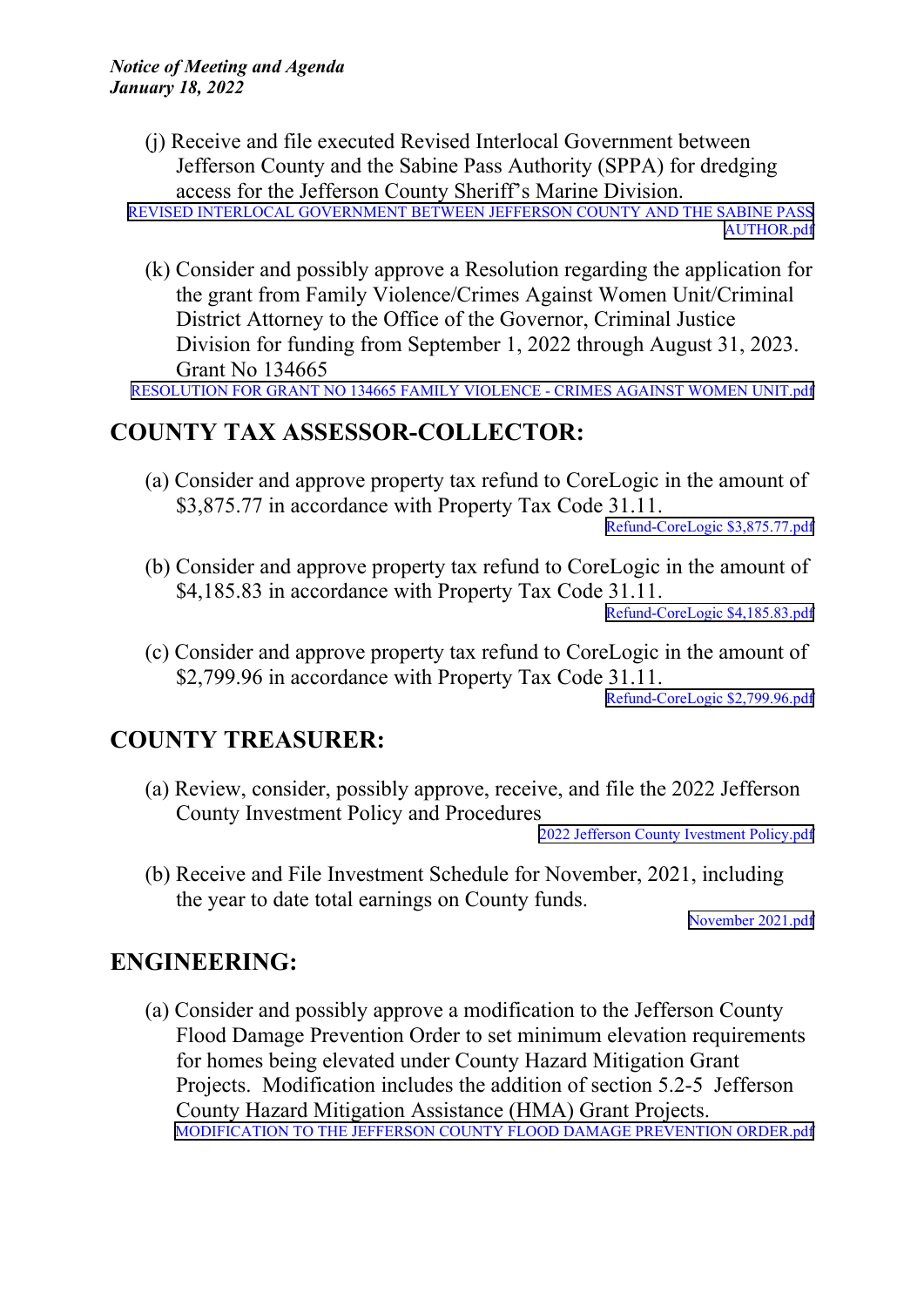(b) Consider, possibly approve and authorize the County Judge to execute, receive and file an Interlocal Agreement (ILA) between Jefferson County and the City of Beaumont regarding the upcoming maintenance activities and responsibility for future maintenance of Spindletop Road as depicted in the attached agreement.

[INTERLOCAL](http://co.jefferson.tx.us/agenda/agendas_pl/20220118_674/Attachments/INTERLOCAL AGREEMENT BETWEEN JEFF CNTY AND THE CITY OF BMT SPINDLETOP ROAD.pdf) AGREEMENT BETWEEN JEFF CNTY AND THE CITY OF BMT SPINDLETOP ROAD.pdf

### **HUMAN RESOURCES:**

(a) Consider and possibly approve Resolution commending Kimberly Isaacs for seventeen (17) years of service to Jefferson County and wishingher well in her retirement.

RESOLUTION FOR KIM [ISAACS.pdf](http://co.jefferson.tx.us/agenda/agendas_pl/20220118_674/Attachments/RESOLUTION FOR KIM ISAACS.pdf)

#### **MANAGEMENT INFORMATION SYSTEMS:**

(a) Consider and approve, execute, receive and file contracts for Courthouse Cabling project and CS1000 Phone System upgrade previously funded under Capital Projects for FY 2022.

> [memo.pdf](http://co.jefferson.tx.us/agenda/agendas_pl/20220118_674/Attachments/memo.pdf) Jefferson County Courthouse New Cat 6 and Fiber [Cabling.pdf](http://co.jefferson.tx.us/agenda/agendas_pl/20220118_674/Attachments/Jefferson County Courthouse New Cat 6 and Fiber Cabling.pdf) Jefferson County CS1000 [Migration.pdf](http://co.jefferson.tx.us/agenda/agendas_pl/20220118_674/Attachments/Jefferson County CS1000 Migration.pdf)

### **SHERIFF'S DEPARTMENT:**

- (a) Consider and possibly approve <sup>a</sup> Resolution authorizing the gran<sup>t</sup> application of the LEPTA Sustaining Special Response Teams for 2022- 2023. Grant No. 4439101. RESOLUTION [AUTHORIZING](http://co.jefferson.tx.us/agenda/agendas_pl/20220118_674/Attachments/RESOLUTION AUTHORIZING THE GRANT APPLICATION OF THE LEPTA NO 4439101.pdf) THE GRANT APPLICATION OF THE LEPTA NO 4439101.pdf
- (b) Consider and possibly approve U.S. Department of Justice, United States Marshal Service modification no. 18 and 19 to the current intergovernmental agreemen<sup>t</sup> 78-01-0077. The purpose of this agreemen<sup>t</sup> is to adjust current wage rates.

US Marshal's [modification](http://co.jefferson.tx.us/agenda/agendas_pl/20220118_674/Attachments/US Marshal) 18 and 19.pdf [Jefferson](http://co.jefferson.tx.us/agenda/agendas_pl/20220118_674/Attachments/Jefferson Co - DOL WD 2022 Mod 18.pdf) Co - DOL WD 2022 Mod 18.pdf [Jefferson](http://co.jefferson.tx.us/agenda/agendas_pl/20220118_674/Attachments/Jefferson Co - DOL WD 2022 Mod 19.pdf) Co - DOL WD 2022 Mod 19.pdf

#### **OTHER BUSINESS:**

**Receive reports from Elected Officials and staff on matters of community interest without taking action.**

**\*\*\*DISCUSSION ON ANY OTHER ITEM NOT ON AGENDA WITHOUT TAKING ACTION.**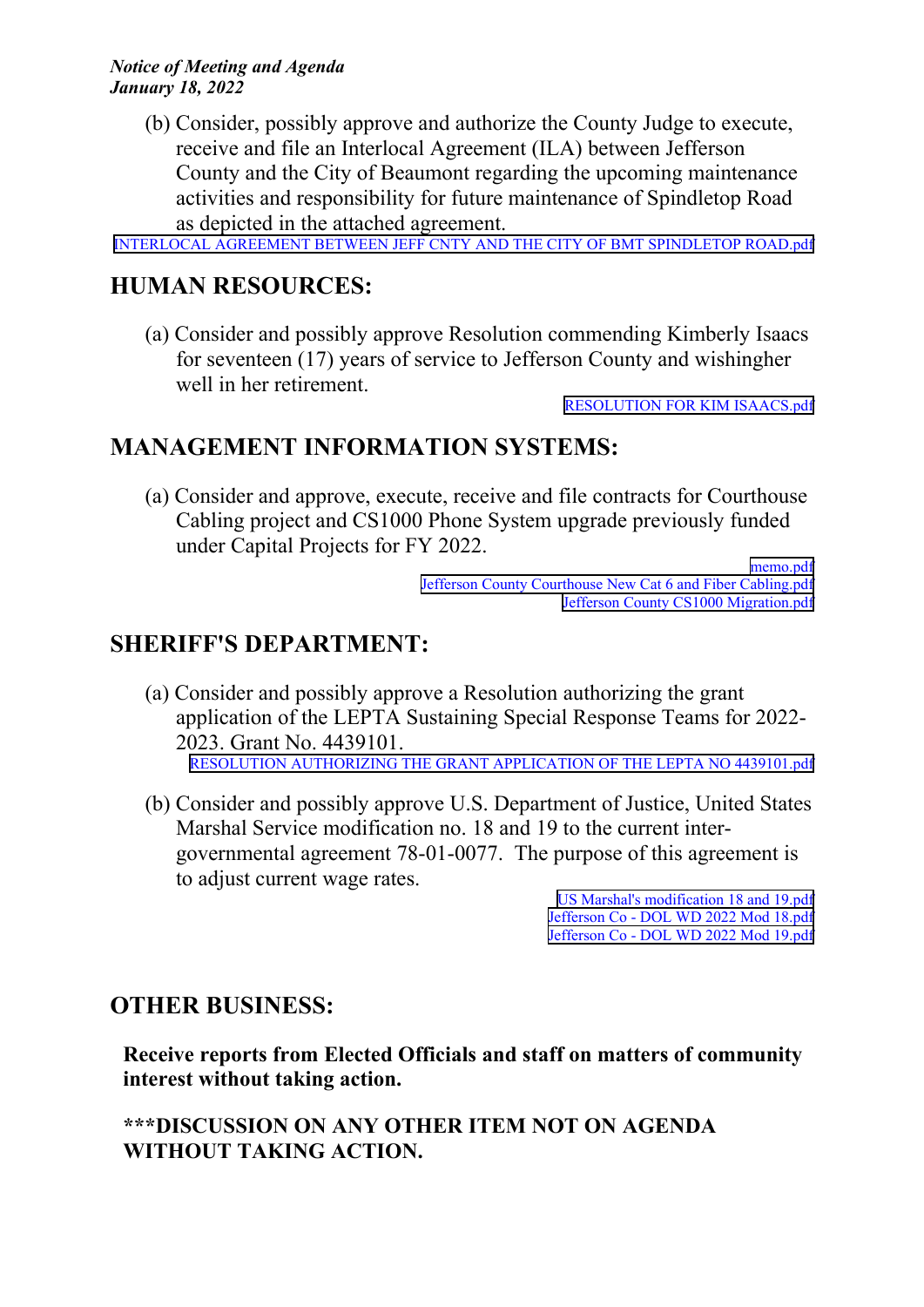> \_\_\_\_\_\_\_\_\_\_\_\_\_\_\_\_\_\_\_\_\_\_\_\_\_\_\_\_\_\_\_\_\_\_\_\_\_\_\_\_\_\_\_\_\_\_ **Jeff R. Branick County Judge**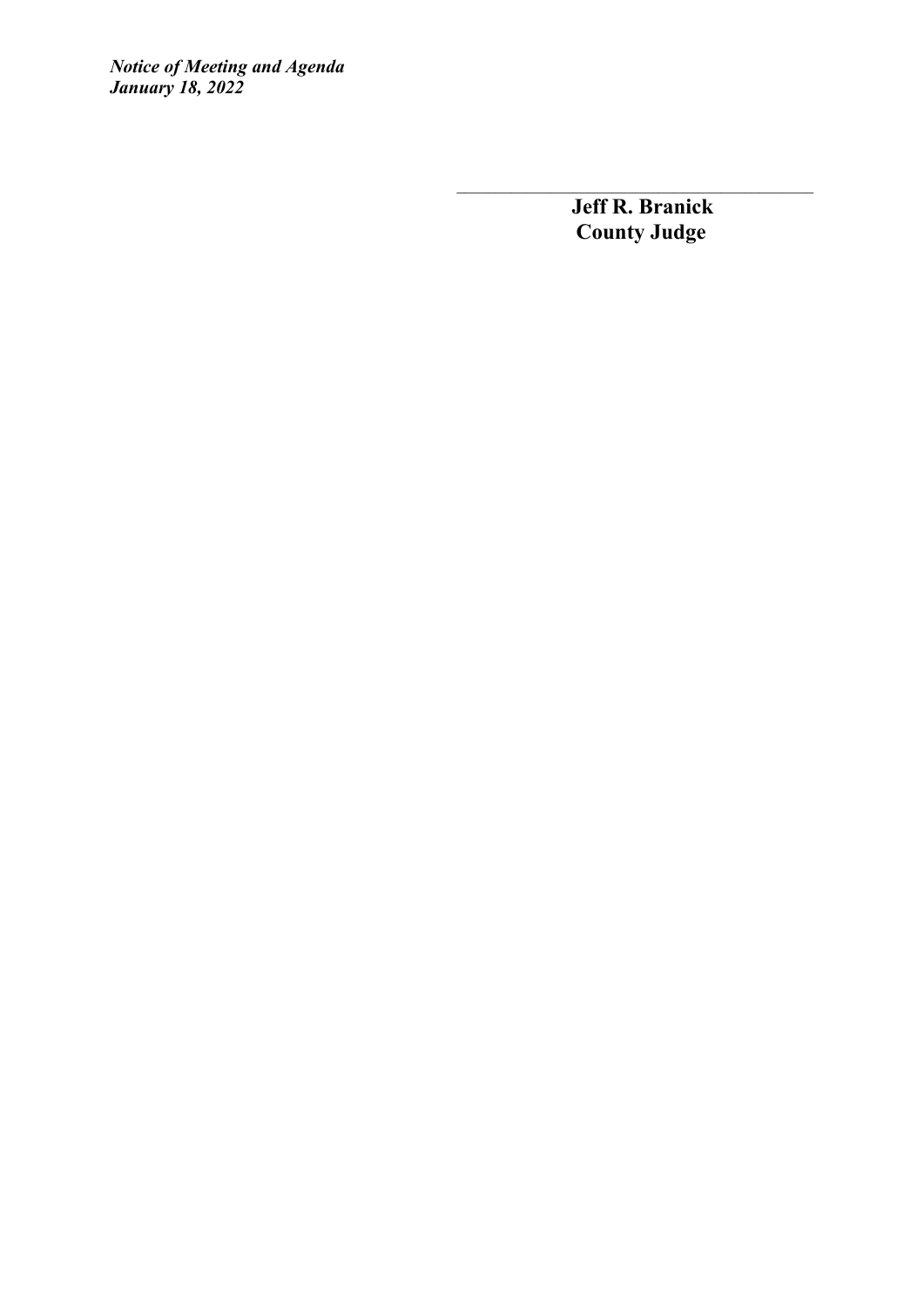> **Jeff R. Branick, County Judge Vernon Pierce, Commissioner, Precinct One Darrell Bush, Commissioner, Precinct Two Michael S. Sinegal, Commissioner, Precinct Three Everette "Bo" Alfred, Commissioner, Precinct Four**



#### **ADDENDUM TO**

#### **NOTICE OF MEETING AND AGENDA OF COMMISSIONERS' COURT OF JEFFERSON COUNTY, TEXAS January 18, 2022**

Notice having been heretofore posted of <sup>a</sup> **Special** to Commissioners' Court of Jefferson County, Texas, on the **18th** day of **January 2022** in the Commissioners' Courtroom, 4th Floor, Jefferson County Courthouse, 1149 Pearl Street, Beaumont, Texas. notice is hereby given of the following additional subject to be considered:

**9:00 a.m.- WORKSHOP- Receive and consider information from Jeff Ross, Director of MIS regarding the potential purchase of equipment related to the Phone System Capital Project.**

**9:45 A.M.- Announcement of an executive (closed) session pursuant to Texas Government Code Section 551.0725 to deliberate business and financial issues relating to <sup>a</sup> contract being negotiated, that deliberation in open meeting, would have <sup>a</sup> detrimental effect on the Commissioners Court in negotiations with <sup>a</sup> third person.**

**10:00 A.M.- Announcement of an executive (closed) session pursuant to Texas Government Code Section 551.071 to consult with our attorney regarding pending or anticipated litigation.**

**Jefferson County has taken steps to minimize the exposure of COVID-19 by implementing the following steps to allow the public to view the Commissioner's Court meeting. The following options are available:View live with audio from the County Webpage:**

**https://co.jefferson.tx.us/comm\_crt/commlink.htmListen to audio by calling 346-248-7799 Meeting ID: 917 160 6532# Participant ID: # The court will also have <sup>a</sup> question and answer session at the end of the meeting. If you**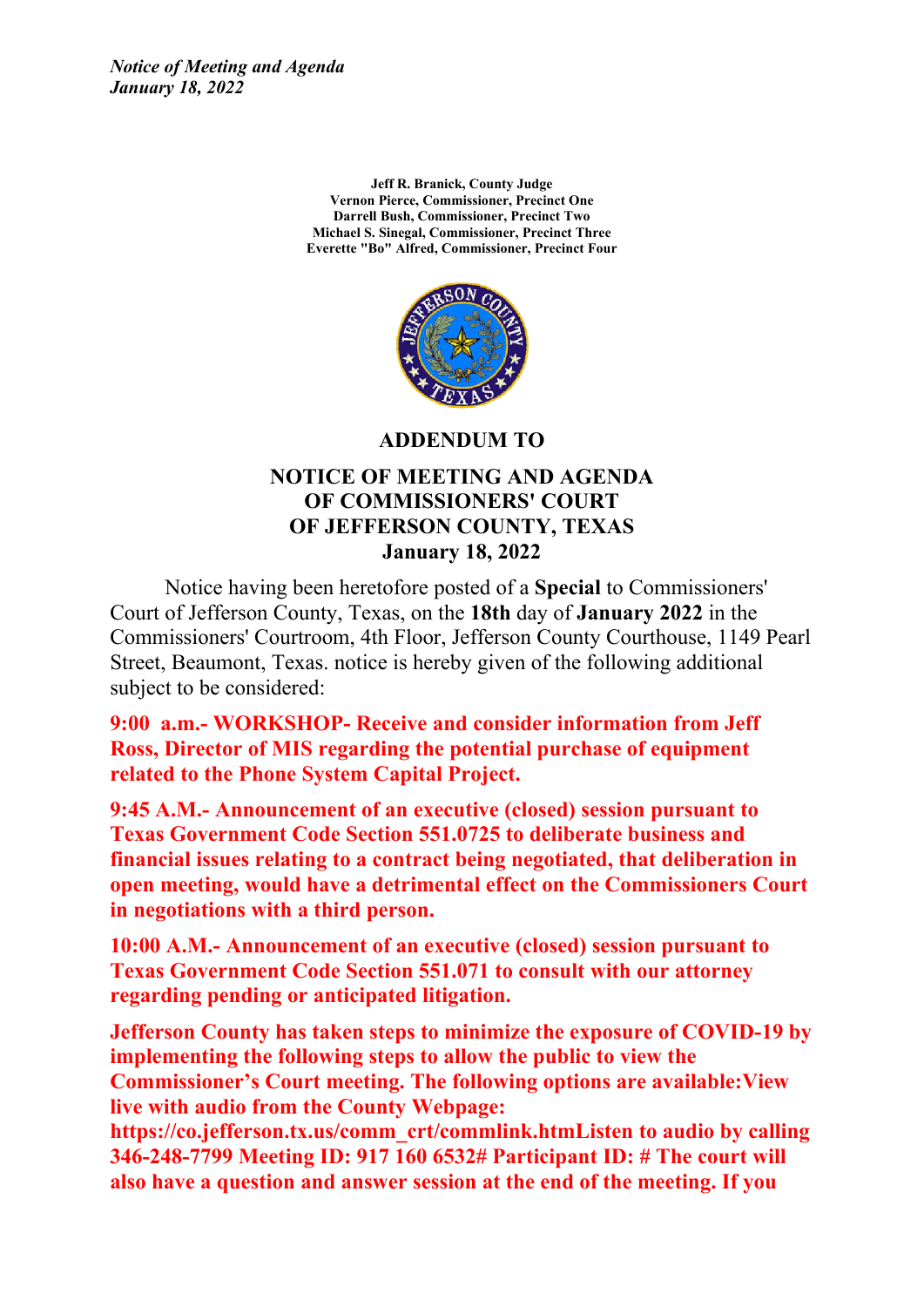**would like to ask any questions of the Court, please be on the phone call. The Court will give <sup>a</sup> question and answer session at the end of the meeting as time allows. You will be called upon by your last 4 digits of your phone number. If you do not have any questions, you can pass. Please be mindful that the audio portion of this meeting will be of better quality from the website.**